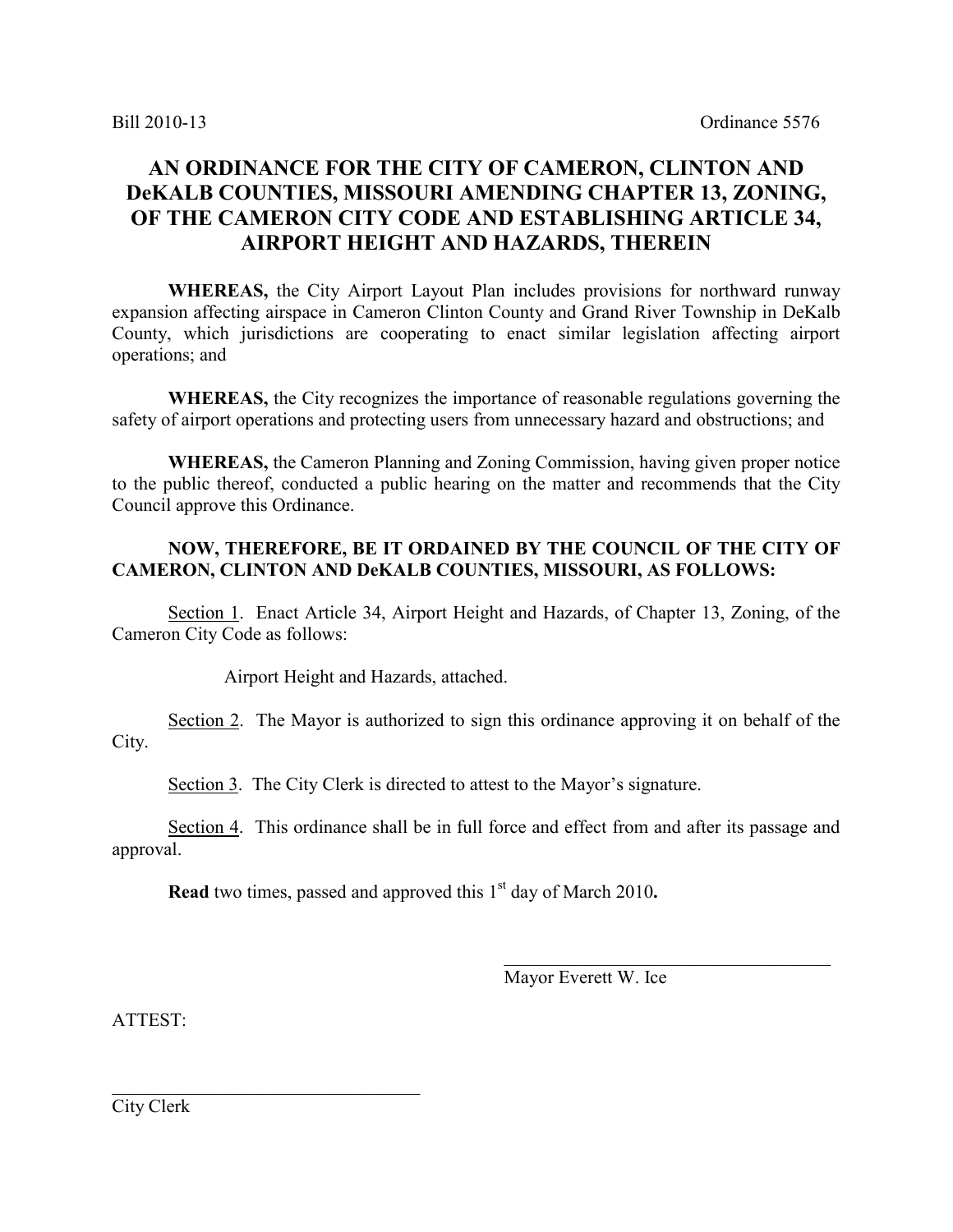# **ARTICLE 34. AIRPORT HEIGHT AND HAZARDS**

#### **1. Purpose and Intent:**

- A. The creation or establishment of an obstruction has the potential of being a public nuisance and may injure the region served by area public and private airports.
- B. It is necessary in the interest of the public health, public safety, and general welfare that the creation or establishment of obstructions that are a hazard to air navigation be prevented.
- C. The prevention of these obstructions should be accomplished, to the extent legally possible, by the exercise of police power without compensation.

### **2. Definitions:**

- A. Airport: The municipal airport of Cameron, Missouri.
- B. Airport Elevation: The highest point mean sea level (MSL) along existing operational runways at each airport location.
- C. Airport Zones: Approach, Transitional, Horizontal, and Conical Zones are set forth in sections 3 and 4 of this Ordinance.
- D. Approach Surface: A surface longitudinally centered on the extended runway centerline, extending outward and upward from the end of the primary surface and at the same slope as the approach zone height limitation slope set forth in this Ordinance. In plan, the perimeter of the approach surface coincides with the perimeter of the approach zone.
- E. Cameron ("the City"): The City of Cameron, Missouri.
- F. Conical Surface: A surface extending outward and upward from the periphery of the horizontal surface at a slope of 20 to 1 for a horizontal distance of 4,000 feet.
- G. County: The County of jurisdiction, whether Clinton County or DeKalb County, Missouri.
- H. FAA: Federal Aviation Administration.
- I. Governing Body: The body of elected officials of the jurisdiction having regulatory authority.
- J. Hazard to Air Navigation: An obstruction determined to have a substantial adverse effect on the safe and efficient utilization of the navigable airspace.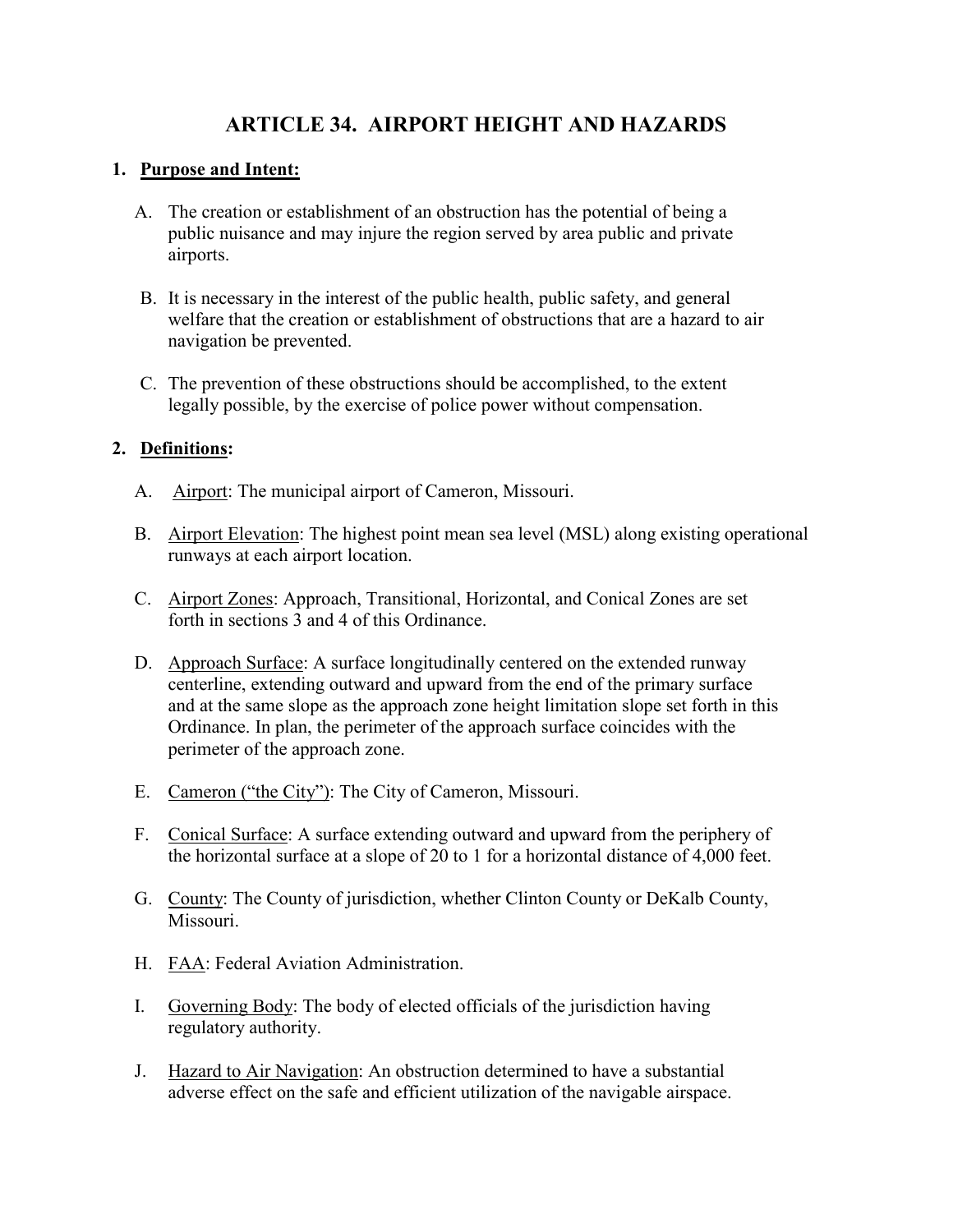- K. Height: For the purpose of determining the height limits in all zones set forth in this Ordinance and shown on the zoning map, the datum shall be mean sea level elevation unless otherwise specified.
- L. Horizontal Surface: A horizontal plane 150 feet above the established airport elevation, the perimeter of which in plan coincides with the perimeter of the horizontal zone.
- M. Larger than Utility Runway: A runway that is constructed for and intended to be used primarily by propeller-driven aircraft of greater than 12,500 pounds maximum gross weight and jet-powered aircraft (FAA Approach Categories C, D, and E).
- N. Nonconforming Use: Any pre-existing structure, object of natural growth, or use of land which is inconsistent with the provisions of this Ordinance or an amendment thereto.
- O. Nonprecision Instrument Runway: A runway having an existing instrument approach procedure utilizing air navigation facilities with only horizontal guidance, or area type navigation equipment, for which a straight-in, nonprecision instrument approach procedure has been approved or planned.
- P. Obstruction: Any structure, growth, or other object, including a mobile object, which exceeds a limiting height set forth in section 4 of this Ordinance.
- Q. Person: An individual, firm, partnership, corporation, company, association, joint stock association or government entity; includes a trustee, a receiver, an assignee, or a similar representative of any of them.
- R. Precision Instrument Runway: A runway having an existing instrument approach procedure utilizing an Instrument Landing System (ILS) or a Precision Approach Radar (PAR). It also means a runway for which a precision approach system is planned and is so indicated on an approved airport layout plan or any other planning document.
- S. Primary Surface: A surface longitudinally centered on a runway. When the runway has a specially prepared hard surface, the primary surface extends 200 feet beyond each end of that runway. When the runway has no specially prepared hard surface, or planned hard surface, the primary surface ends at each end of the runway. The width of the primary surface is set forth in section 3 of this Ordinance. The elevation of any point on the primary surface is the same as the elevation of the nearest point on the runway centerline.
- T. Runway: A defined area on an airport prepared for landing and take-off of aircraft along its length.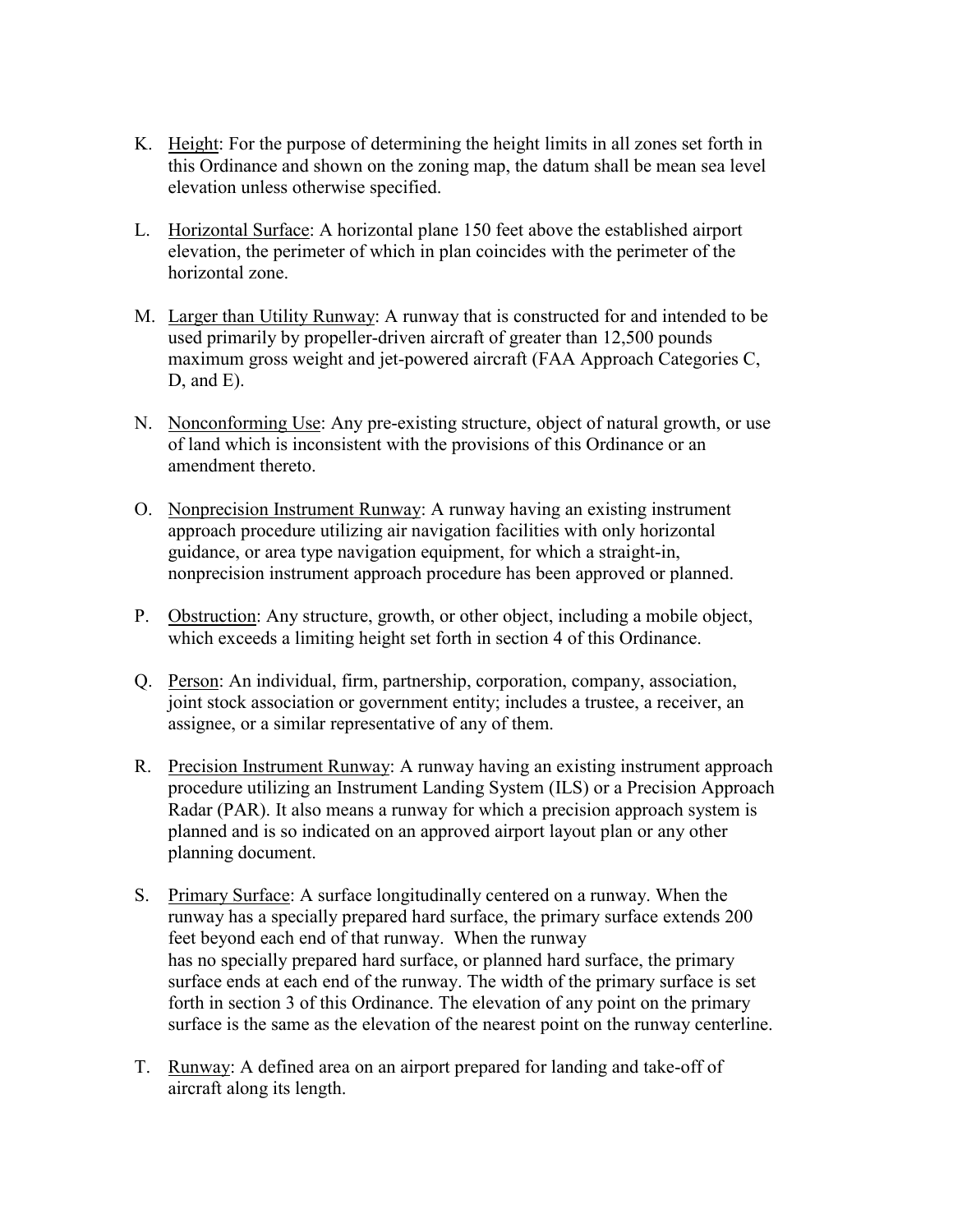- U. Structure: An object, including a mobile object, constructed or installed by man, including but without limitation, buildings, towers, cranes, smokestacks, earth formation, and overhead transmission lines.
- V. Transitional Surfaces: These surfaces extend outward at 90-degree angles to the runway centerline and the runway centerline extended at a slope of seven (7) feet horizontally for each foot vertically from the sides of the primary and approach surfaces to where they intersect the horizontal and conical surfaces. Transitional surfaces for those portions of the precision approach surfaces, which project through and beyond the limits of the conical surface, extend a distance of 5,000 feet measured horizontally from the edge of the approach surface and at 90 degree angles to the extended runway centerline.
- W. Utility Runway: A runway that is constructed for and intended to be used primarily by propeller-driven aircraft of 12,500 pounds maximum gross weight and less, (i.e., FAA Airport Approach Categories A and B).
- **3. Airport Zones**: In order to carry out the provisions of this Ordinance, there are hereby created and established certain zones which include all of the land lying beneath the approach surfaces, transitional surfaces, horizontal surfaces, and conical surfaces as they apply to Cameron airport locations. An area located in more than one of the following zones is considered to be only in the zone with the more restrictive height limitation. The various zones are hereby established and defined as follows:
	- A. Approach Zone—Runway Larger than Utility with a Visibility Minimum Greater than 1.0 Mile Nonprecision Instrument: The inner edge of this approach zone coincides with the width of the primary surface and is 500 feet wide. The approach zone expands outward uniformly to a width of 3,500 feet at a horizontal distance of 10,000 feet from the primary surface. Its centerline is the continuation of the centerline of the runway.
	- B. Transition Zone: The transitional zones are the areas beneath the transitional surfaces.
	- C. Horizontal Zone: The horizontal zone is established by swinging arcs of 5,000 feet radii for all runway designated utility or visual and 10,000 feet for all others from the center of each end of the primary surface of each runway and connecting the adjacent arcs by drawing lines tangent to those arcs. The horizontal zone does not include the approach and transitional zones.
	- D. Conical zone: The conical zone is established as the area that commences at the periphery of the horizontal zone and extends outward there from a horizontal distance of 4,000 feet.
- 4. **Airport Zone Height Limitations**: Except as otherwise provided in this Ordinance, no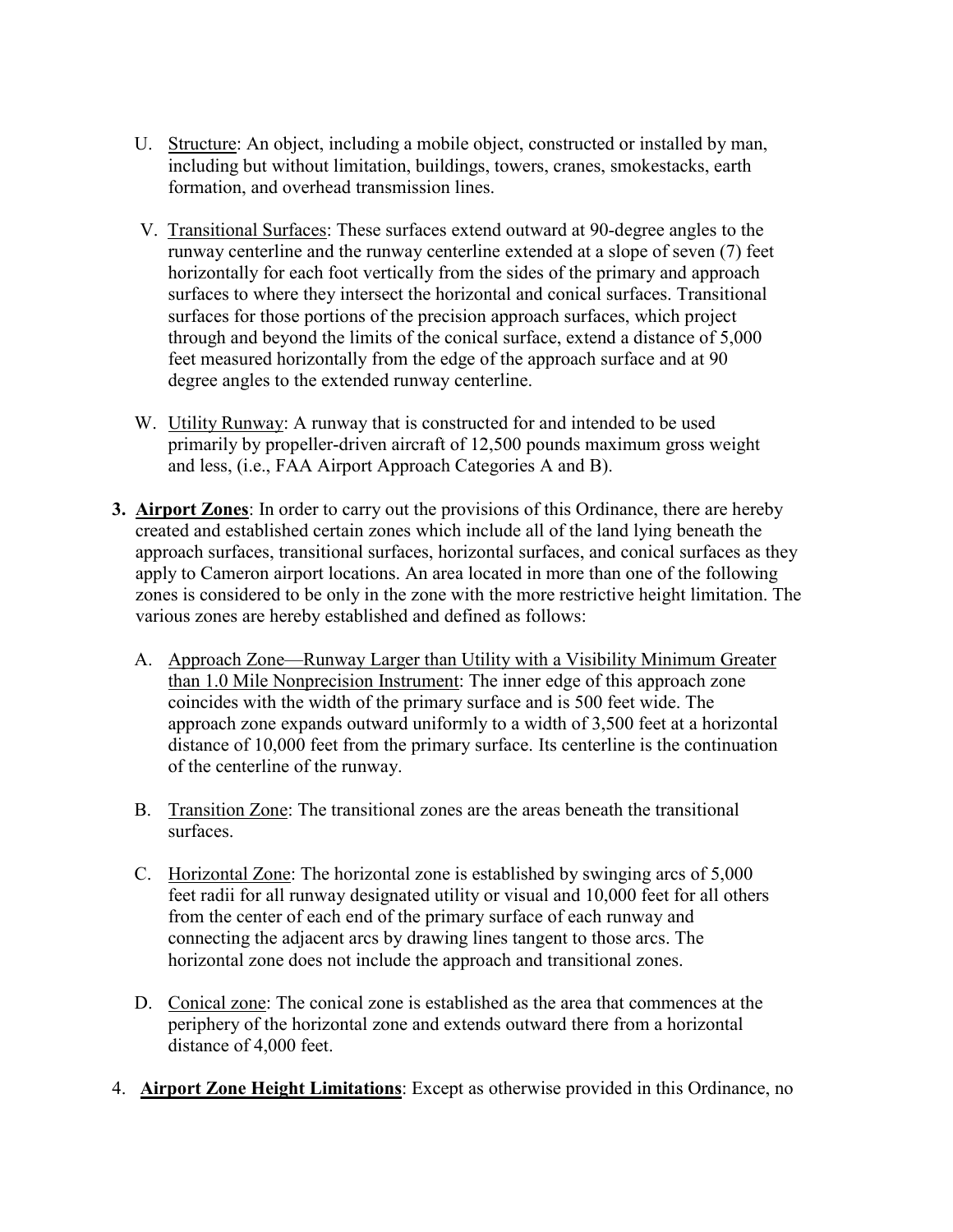structure shall be erected, altered, or maintained, and no tree shall be allowed to grow in any zone created by this Ordinance to a height in excess of the applicable height herein established for such zone. Such applicable height limitations are hereby established for each of the zones in question as follows:

- A. Approach Zone—Runway Larger than Utility with a Visibility Minimum Greater than 1.0 Mile Nonprecision Instrument: Slopes thirty-four (34) feet outward for each foot upward beginning at the end of and at the same elevation as the primary surface and extending to a horizontal distance of 10,000 feet along the extended runway centerline.
- B. Transitional Zones: Slopes seven (7) feet outward for each foot upward beginning at the sides of and at the same elevation as the primary surface and the approach surface, and extending to a height of 150 feet above the airport elevation. In addition to the foregoing, there are established height limits sloping seven (7) feet outward for each foot upward beginning at the sides of and the same elevation as the approach surface, and extending to where they intersect the conical surface. Where the precision instrument runway approach zone projects beyond the conical zone, there are established height limits sloping seven (7) feet outward for each foot upward beginning at the sides of and the same elevation as the approach surface, and extending a horizontal distance of 5,000 feet measured at 90 degree angles to the extended runway centerline.
- C. Horizontal Zone: Established at 150 feet above the airport elevation.
- D. Conical Zone: Slopes twenty (20) feet outward for each foot upward beginning at the periphery of the horizontal zone and at 150 feet above the airport elevation and extending to a height of 350 feet above the airport elevation.
- **5. Use Restriction**: Notwithstanding any other provisions of this Ordinance, no use may be made of land or water within any zone established by this Ordinance in such a manner as to create electrical interference with navigational signals or radio communication between the airport and aircraft, make it difficult for pilots to distinguish between airport lights and others, result in glare in the eyes of pilots using the airport, impair visibility in the vicinity of the airport, create bird strike hazards, or otherwise in any way endanger or interfere with the landing, take-off, or maneuvering of aircraft intending to use the airport.
	- A. Marking and Lighting of an Existing Nonconforming Structure Or Tree: Notwithstanding the preceding provision of this Section, the owner of any existing nonconforming structure or tree is hereby required to permit the installation, operation, and maintenance thereon of such markers and lights as shall be deemed necessary by the Governing Body to indicate to the operators of aircraft in the vicinity of the airport the presence of such airport obstruction. Such markers and lights shall be installed, operated and maintained at the expense of the appropriate governing body, agency, or owner.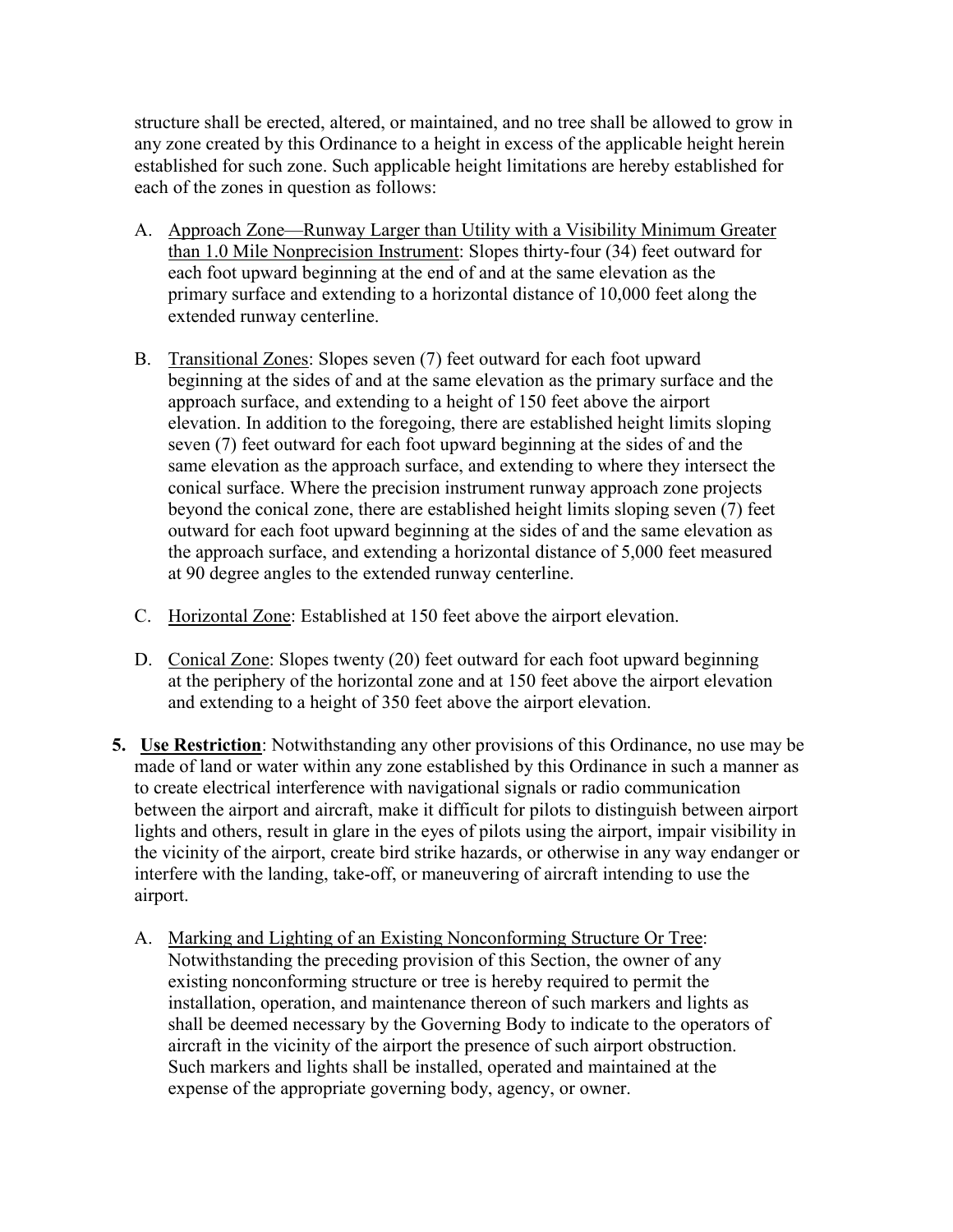### **6. Permits**:

A. Future Uses: Except as specifically provided in 6.A.1), 6.A.2) and 6.A.3) hereunder, no material change shall be made in the use of land, no structure shall be erected or otherwise established, and no tree shall be planted in any zone hereby created unless a permit therefore shall have been applied for and granted. Each application for a permit shall indicate the purpose for which the permit is desired, with sufficient particularity to permit it to be determined whether the resulting use, structure, or tree would conform to the regulations herein prescribed. If such determination is in the affirmative, the permit shall be granted. No permit for a use inconsistent with the provisions of this Ordinance shall be granted unless a variance has been approved in accordance with section 6.D.

1) In the area lying within the limits of the horizontal zone and conical zone, no permit shall be required for any tree or structure less than seventy-five (75) feet of vertical height above the ground, except when, because of terrain, land contour, or topographic features, such tree or structure would extend above the height limits prescribed for such zones.

2) In areas lying within the limits of the approach zones but at a horizontal distance of not less than 4,200 feet from each end of the runway, no permit shall be required for any tree or structure less than seventy-five (75) feet of vertical height above the ground, except when such tree or structure would extend above the height limit prescribed for such approach zones.

3) In the area lying within the limits of the transition zones beyond the perimeter of the horizontal zone, no permit shall be required for any tree or structure less than seventy-five (75) feet of vertical height above the ground, except when such tree or structure, because of terrain, land contour, or topographic features, would extend above the height limit prescribed for such transition zones.

Nothing contained in any of the foregoing exceptions shall be construed as permitting or intending to permit any construction, or alteration of any structure, or growth of any tree in excess of any of the height limits established by this Ordinance.

- B. Existing Uses: No permit shall be granted that would allow the establishment or creation of any obstruction or permit a nonconforming use, structure, or tree to become a greater hazard to air navigation than it was on the effective date of this Ordinance or any amendments thereto or than it is when the application for a permit is made. Except as indicated, all applications for such a permit shall be granted.
- C. Nonconforming Uses Abandoned or Destroyed: Whenever the Governing Body